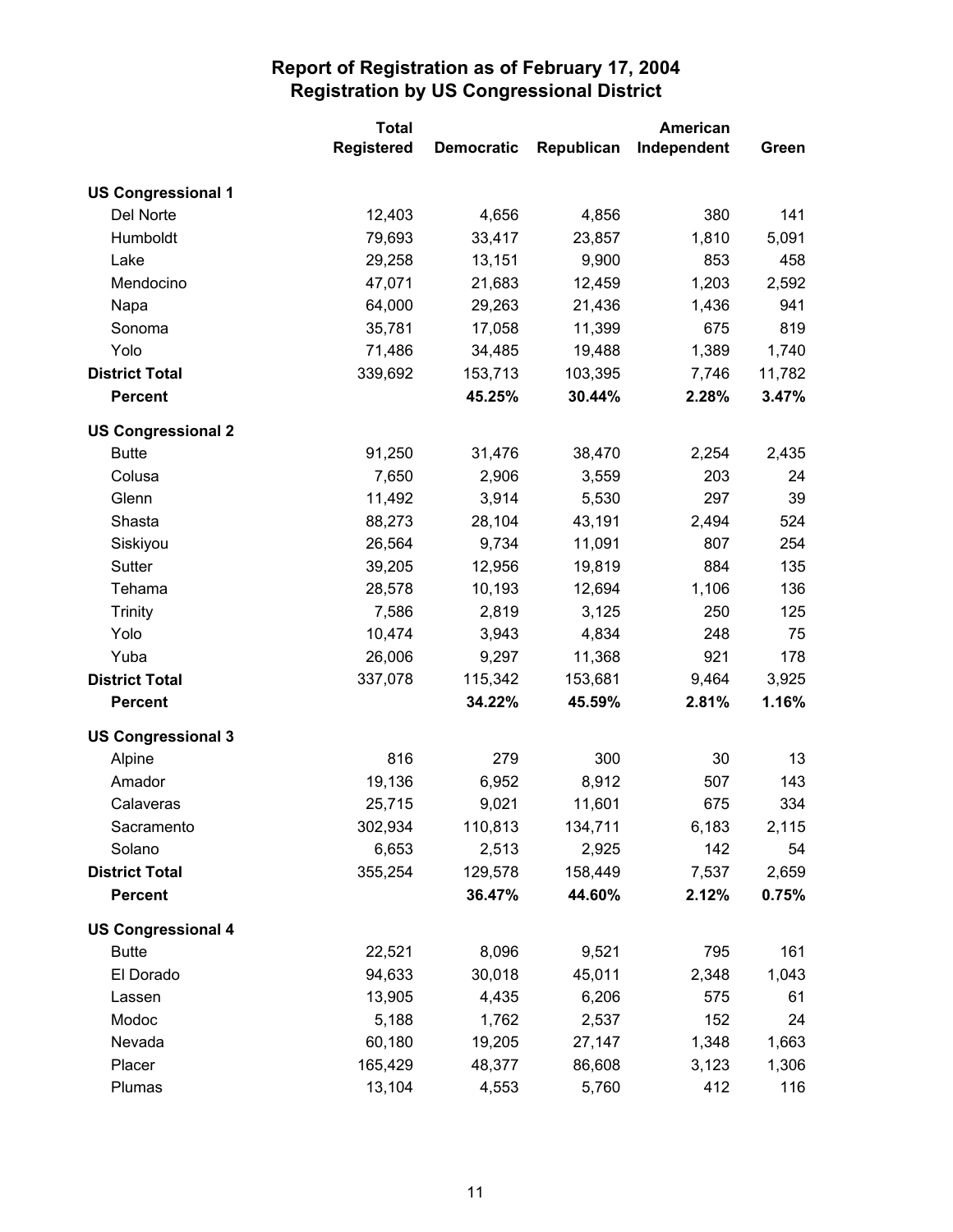|                           |             | Peace and          |         | <b>Declined to</b>   |              |
|---------------------------|-------------|--------------------|---------|----------------------|--------------|
|                           | Libertarian | <b>Natural Law</b> | Freedom | <b>Miscellaneous</b> | <b>State</b> |
| <b>US Congressional 1</b> |             |                    |         |                      |              |
| Del Norte                 | 91          | $\boldsymbol{9}$   | 43      | 101                  | 2,126        |
| Humboldt                  | 740         | 140                | 316     | 289                  | 14,033       |
| Lake                      | 198         | 27                 | 99      | 110                  | 4,462        |
| Mendocino                 | 379         | 57                 | 285     | 313                  | 8,100        |
| Napa                      | 410         | 65                 | 134     | 586                  | 9,729        |
| Sonoma                    | 240         | 26                 | 83      | 186                  | 5,295        |
| Yolo                      | 334         | 74                 | 412     | 600                  | 12,964       |
| <b>District Total</b>     | 2,392       | 398                | 1,372   | 2,185                | 56,709       |
| <b>Percent</b>            | 0.70%       | 0.12%              | 0.40%   | 0.64%                | 16.69%       |
| <b>US Congressional 2</b> |             |                    |         |                      |              |
| <b>Butte</b>              | 686         | 70                 | 492     | 656                  | 14,711       |
| Colusa                    | 33          | $\mathbf 3$        | 20      | 16                   | 886          |
| Glenn                     | 42          | $\boldsymbol{9}$   | 44      | 32                   | 1,585        |
| Shasta                    | 617         | 60                 | 197     | 266                  | 12,820       |
| Siskiyou                  | 295         | 96                 | 72      | 40                   | 4,175        |
| Sutter                    | 186         | 17                 | 136     | 1,347                | 3,725        |
| Tehama                    | 213         | 17                 | 86      | 184                  | 3,949        |
| <b>Trinity</b>            | 79          | 13                 | 29      | 92                   | 1,054        |
| Yolo                      | 50          | $\boldsymbol{9}$   | 24      | 70                   | 1,221        |
| Yuba                      | 159         | 16                 | 94      | 23                   | 3,950        |
| <b>District Total</b>     | 2,360       | 310                | 1,194   | 2,726                | 48,076       |
| <b>Percent</b>            | 0.70%       | 0.09%              | 0.35%   | 0.81%                | 14.26%       |
| <b>US Congressional 3</b> |             |                    |         |                      |              |
| Alpine                    | 6           | $\pmb{0}$          | 3       | 5                    | 180          |
| Amador                    | 127         | 14                 | 40      | 224                  | 2,217        |
| Calaveras                 | 341         | 24                 | 73      | 113                  | 3,533        |
| Sacramento                | 1,503       | 219                | 1,149   | 1,029                | 45,212       |
| Solano                    | 34          | 4                  | 10      | 28                   | 943          |
| <b>District Total</b>     | 2,011       | 261                | 1,275   | 1,399                | 52,085       |
| <b>Percent</b>            | 0.57%       | 0.07%              | 0.36%   | 0.39%                | 14.66%       |
| <b>US Congressional 4</b> |             |                    |         |                      |              |
| <b>Butte</b>              | 131         | 32                 | 114     | 159                  | 3,512        |
| El Dorado                 | 674         | 76                 | 287     | 703                  | 14,473       |
| Lassen                    | 91          | 15                 | 26      | 68                   | 2,428        |
| Modoc                     | 35          | 4                  | 5       | 13                   | 656          |
| Nevada                    | 519         | 50                 | 114     | 294                  | 9,840        |
| Placer                    | 1,035       | 85                 | 265     | 519                  | 24,111       |
| Plumas                    | 87          | 13                 | 36      | 0                    | 2,127        |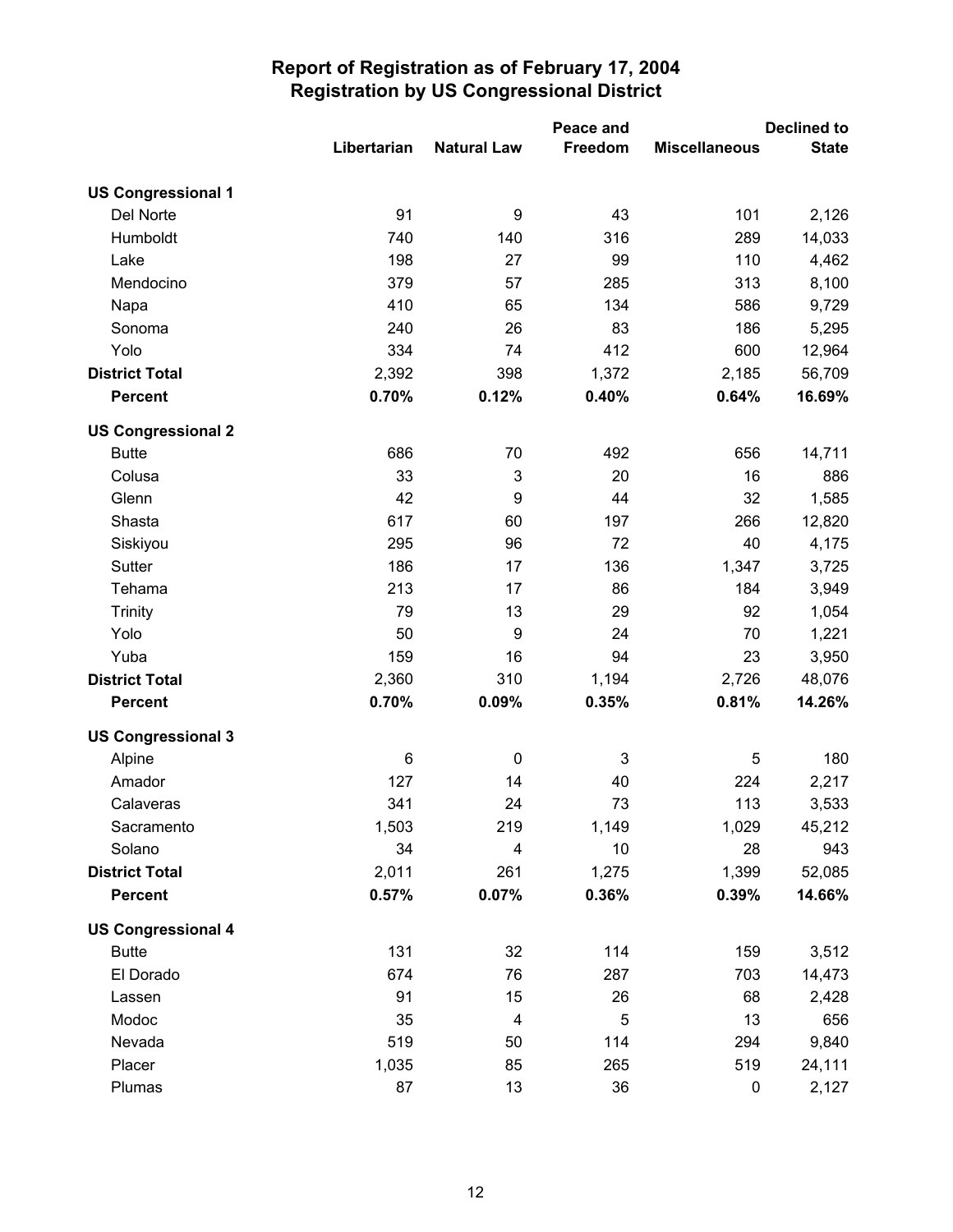|                            | <b>Total</b>      |                   |            | American    |        |
|----------------------------|-------------------|-------------------|------------|-------------|--------|
|                            | <b>Registered</b> | <b>Democratic</b> | Republican | Independent | Green  |
| Sacramento                 | 16,874            | 5,403             | 8,325      | 393         | 123    |
| Sierra                     | 2,246             | 722               | 960        | 87          | 20     |
| <b>District Total</b>      | 394,080           | 122,571           | 192,075    | 9,233       | 4,517  |
| <b>Percent</b>             |                   | 31.10%            | 48.74%     | 2.34%       | 1.15%  |
| <b>US Congressional 5</b>  |                   |                   |            |             |        |
| Sacramento                 | 272,141           | 140,332           | 70,997     | 6,059       | 3,569  |
| <b>District Total</b>      | 272,141           | 140,332           | 70,997     | 6,059       | 3,569  |
| <b>Percent</b>             |                   | 51.57%            | 26.09%     | 2.23%       | 1.31%  |
| <b>US Congressional 6</b>  |                   |                   |            |             |        |
| Marin                      | 141,834           | 71,764            | 35,577     | 2,412       | 3,846  |
| Sonoma                     | 195,257           | 98,396            | 53,265     | 3,682       | 6,012  |
| <b>District Total</b>      | 337,091           | 170,160           | 88,842     | 6,094       | 9,858  |
| <b>Percent</b>             |                   | 50.48%            | 26.36%     | 1.81%       | 2.92%  |
| <b>US Congressional 7</b>  |                   |                   |            |             |        |
| Contra Costa               | 155,414           | 91,835            | 32,041     | 2,701       | 1,918  |
| Solano                     | 105,241           | 53,712            | 29,803     | 2,094       | 752    |
| <b>District Total</b>      | 260,655           | 145,547           | 61,844     | 4,795       | 2,670  |
| <b>Percent</b>             |                   | 55.84%            | 23.73%     | 1.84%       | 1.02%  |
| <b>US Congressional 8</b>  |                   |                   |            |             |        |
| San Francisco              | 366,399           | 200,487           | 42,168     | 6,303       | 12,908 |
| <b>District Total</b>      | 366,399           | 200,487           | 42,168     | 6,303       | 12,908 |
| <b>Percent</b>             |                   | 54.72%            | 11.51%     | 1.72%       | 3.52%  |
| <b>US Congressional 9</b>  |                   |                   |            |             |        |
| Alameda                    | 330,242           | 205,072           | 35,725     | 4,350       | 12,321 |
| <b>District Total</b>      | 330,242           | 205,072           | 35,725     | 4,350       | 12,321 |
| <b>Percent</b>             |                   | 62.10%            | 10.82%     | 1.32%       | 3.73%  |
| <b>US Congressional 10</b> |                   |                   |            |             |        |
| Alameda                    | 40,961            | 15,128            | 16,848     | 942         | 268    |
| Contra Costa               | 221,965           | 102,040           | 76,937     | 3,656       | 2,239  |
| Sacramento                 | 1,595             | 718               | 575        | 46          | 9      |
| Solano                     | 59,649            | 27,341            | 19,536     | 1,279       | 303    |
| <b>District Total</b>      | 324,170           | 145,227           | 113,896    | 5,923       | 2,819  |
| <b>Percent</b>             |                   | 44.80%            | 35.13%     | 1.83%       | 0.87%  |
| <b>US Congressional 11</b> |                   |                   |            |             |        |
| Alameda                    | 47,644            | 17,928            | 18,993     | 923         | 272    |
| Contra Costa               | 75,657            | 25,630            | 35,357     | 1,283       | 326    |
| San Joaquin                | 180,145           | 67,817            | 87,842     | 3,001       | 711    |
| Santa Clara                | 21,755            | 8,602             | 8,506      | 469         | 123    |
| <b>District Total</b>      | 325,201           | 119,977           | 150,698    | 5,676       | 1,432  |
| <b>Percent</b>             |                   | 36.89%            | 46.34%     | 1.75%       | 0.44%  |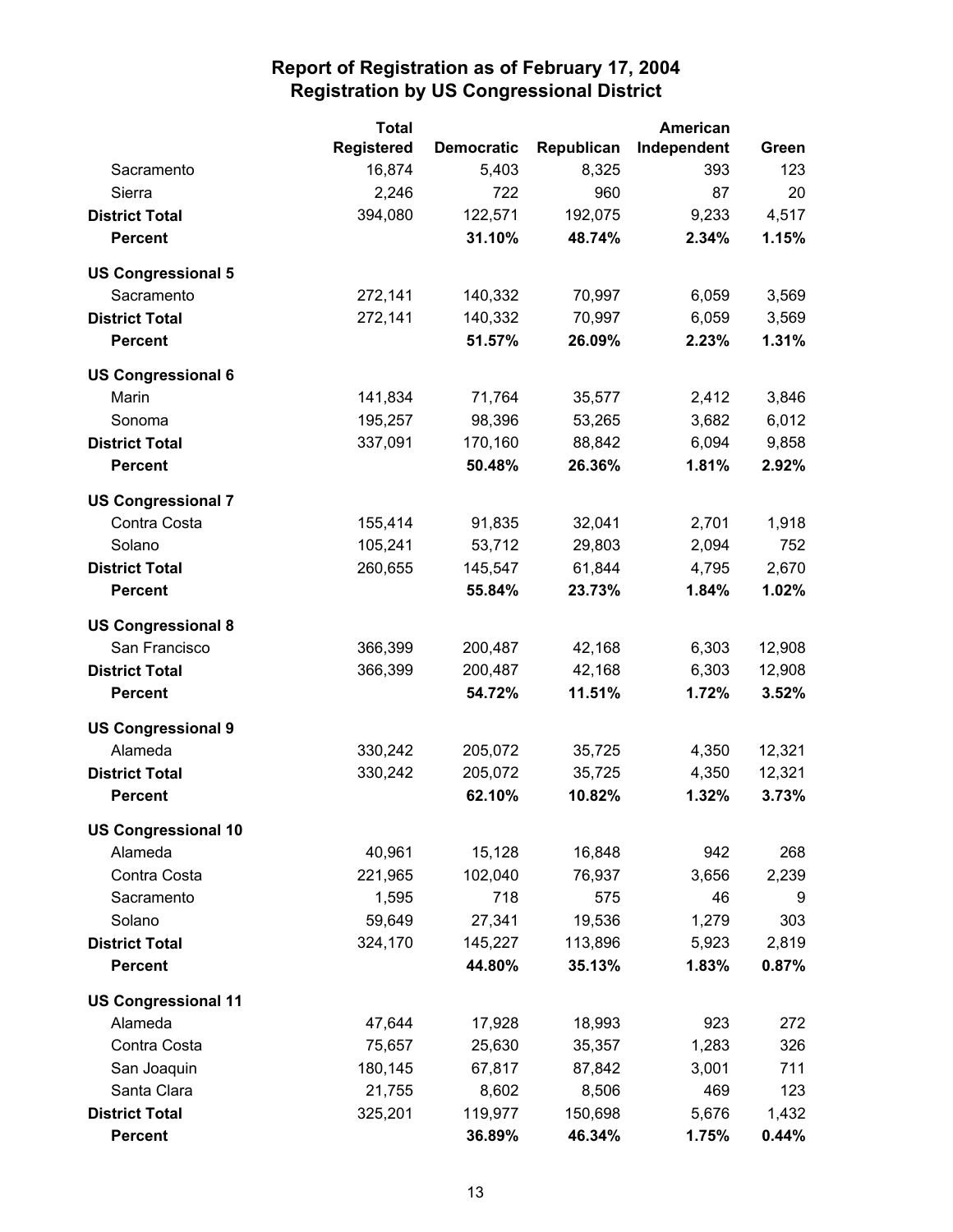|                            |             |                    | Peace and      |                      | <b>Declined to</b> |
|----------------------------|-------------|--------------------|----------------|----------------------|--------------------|
|                            | Libertarian | <b>Natural Law</b> | <b>Freedom</b> | <b>Miscellaneous</b> | <b>State</b>       |
| Sacramento                 | 107         | 6                  | 42             | 76                   | 2,399              |
| Sierra                     | 29          | 1                  | 8              | 27                   | 392                |
| <b>District Total</b>      | 2,708       | 282                | 897            | 1,859                | 59,938             |
| <b>Percent</b>             | 0.69%       | 0.07%              | 0.23%          | 0.47%                | 15.21%             |
| <b>US Congressional 5</b>  |             |                    |                |                      |                    |
| Sacramento                 | 1,357       | 400                | 3,520          | 982                  | 44,925             |
| <b>District Total</b>      | 1,357       | 400                | 3,520          | 982                  | 44,925             |
| <b>Percent</b>             | 0.50%       | 0.15%              | 1.29%          | 0.36%                | 16.51%             |
| <b>US Congressional 6</b>  |             |                    |                |                      |                    |
| Marin                      | 781         | 161                | 358            | 535                  | 26,400             |
| Sonoma                     | 1,323       | 211                | 632            | 1,380                | 30,356             |
| <b>District Total</b>      | 2,104       | 372                | 990            | 1,915                | 56,756             |
| <b>Percent</b>             | 0.62%       | 0.11%              | 0.29%          | 0.57%                | 16.84%             |
| <b>US Congressional 7</b>  |             |                    |                |                      |                    |
| Contra Costa               | 761         | 346                | 633            | 1,160                | 24,019             |
| Solano                     | 468         | 94                 | 298            | 610                  | 17,410             |
| <b>District Total</b>      | 1,229       | 440                | 931            | 1,770                | 41,429             |
| <b>Percent</b>             | 0.47%       | 0.17%              | 0.36%          | 0.68%                | 15.89%             |
| <b>US Congressional 8</b>  |             |                    |                |                      |                    |
| San Francisco              | 2,254       | 783                | 1,950          | 848                  | 98,698             |
| <b>District Total</b>      | 2,254       | 783                | 1,950          | 848                  | 98,698             |
| <b>Percent</b>             | 0.62%       | 0.21%              | 0.53%          | 0.23%                | 26.94%             |
| <b>US Congressional 9</b>  |             |                    |                |                      |                    |
| Alameda                    | 1,627       | 1,407              | 2,762          | 2,762                | 64,216             |
| <b>District Total</b>      | 1,627       | 1,407              | 2,762          | 2,762                | 64,216             |
| <b>Percent</b>             | 0.49%       | 0.43%              | 0.84%          | 0.84%                | 19.45%             |
| <b>US Congressional 10</b> |             |                    |                |                      |                    |
| Alameda                    | 229         | 29                 | 71             | 302                  | 7,144              |
| Contra Costa               | 1,082       | 247                | 472            | 1,870                | 33,422             |
| Sacramento                 | 14          | 3                  | $\overline{7}$ | $\overline{7}$       | 216                |
| Solano                     | 282         | 40                 | 154            | 394                  | 10,320             |
| <b>District Total</b>      | 1,607       | 319                | 704            | 2,573                | 51,102             |
| <b>Percent</b>             | 0.50%       | 0.10%              | 0.22%          | 0.79%                | 15.76%             |
| <b>US Congressional 11</b> |             |                    |                |                      |                    |
| Alameda                    | 225         | 28                 | 60             | 381                  | 8,834              |
| Contra Costa               | 298         | 55                 | 82             | 510                  | 12,116             |
| San Joaquin                | 719         | 85                 | 752            | 1,440                | 17,778             |
| Santa Clara                | 135         | 19                 | 59             | 68                   | 3,774              |
| <b>District Total</b>      | 1,377       | 187                | 953            | 2,399                | 42,502             |
| <b>Percent</b>             | 0.42%       | 0.06%              | 0.29%          | 0.74%                | 13.07%             |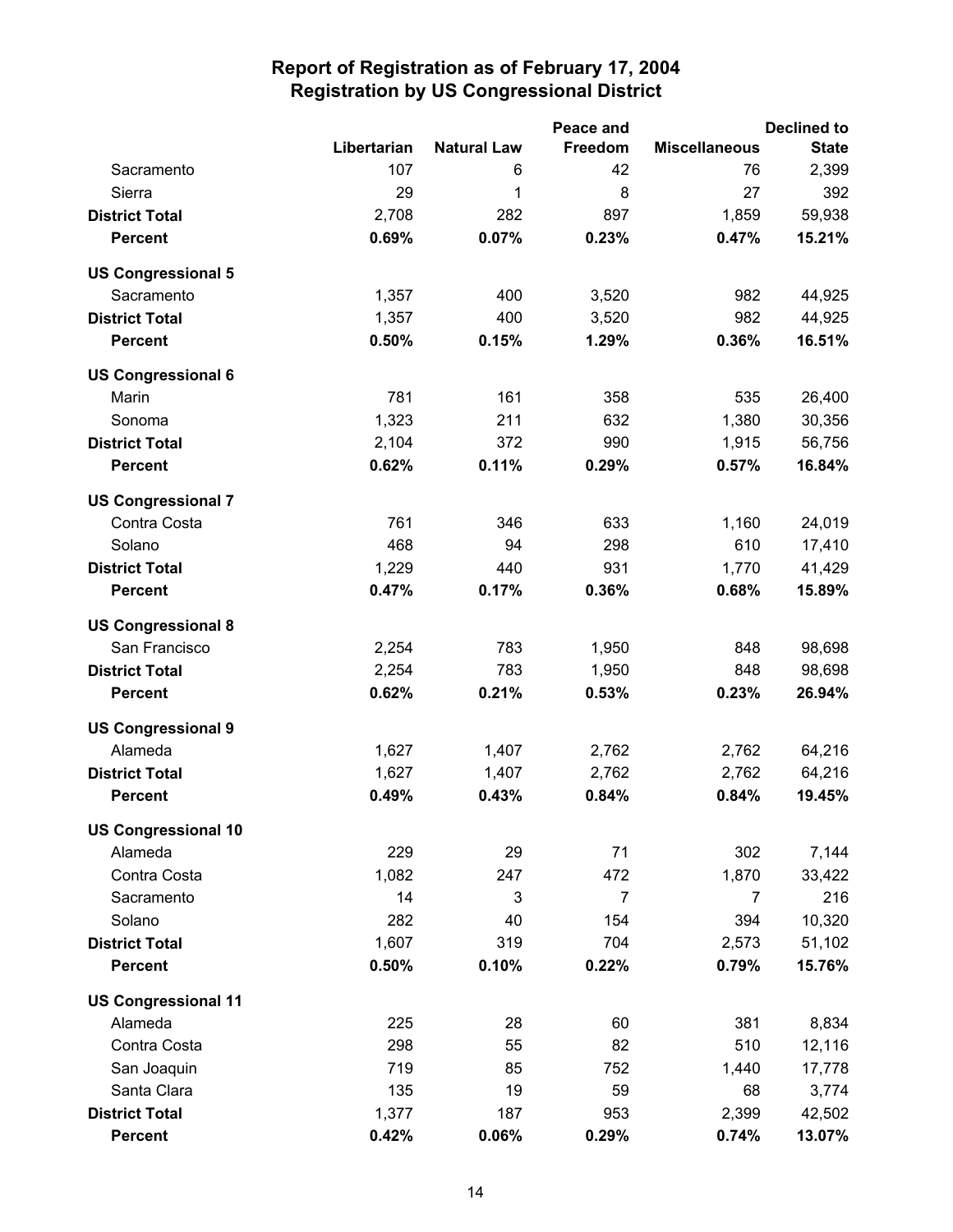|                            | <b>Total</b>      |                   | <b>American</b> |             |                |
|----------------------------|-------------------|-------------------|-----------------|-------------|----------------|
|                            | <b>Registered</b> | <b>Democratic</b> | Republican      | Independent | Green          |
| <b>US Congressional 12</b> |                   |                   |                 |             |                |
| San Francisco              | 82,549            | 42,925            | 13,075          | 1,249       | 2,131          |
| San Mateo                  | 236,207           | 119,212           | 59,766          | 4,339       | 2,496          |
| <b>District Total</b>      | 318,756           | 162,137           | 72,841          | 5,588       | 4,627          |
| <b>Percent</b>             |                   | 50.87%            | 22.85%          | 1.75%       | 1.45%          |
| <b>US Congressional 13</b> |                   |                   |                 |             |                |
| Alameda                    | 260,298           | 137,057           | 57,229          | 4,530       | 2,372          |
| <b>District Total</b>      | 260,298           | 137,057           | 57,229          | 4,530       | 2,372          |
| <b>Percent</b>             |                   | 52.65%            | 21.99%          | 1.74%       | 0.91%          |
| <b>US Congressional 14</b> |                   |                   |                 |             |                |
| San Mateo                  | 93,972            | 45,327            | 25,894          | 1,671       | 1,471          |
| Santa Clara                | 198,279           | 87,113            | 58,171          | 2,804       | 2,502          |
| Santa Cruz                 | 41,186            | 18,644            | 11,719          | 765         | 1,576          |
| <b>District Total</b>      | 333,437           | 151,084           | 95,784          | 5,240       | 5,549          |
| <b>Percent</b>             |                   | 45.31%            | 28.73%          | 1.57%       | 1.66%          |
| <b>US Congressional 15</b> |                   |                   |                 |             |                |
| Santa Clara                | 298,585           | 130,363           | 89,008          | 5,900       | 2,428          |
| <b>District Total</b>      | 298,585           | 130,363           | 89,008          | 5,900       | 2,428          |
| <b>Percent</b>             |                   | 43.66%            | 29.81%          | 1.98%       | 0.81%          |
| <b>US Congressional 16</b> |                   |                   |                 |             |                |
| Santa Clara                | 265,271           | 127,941           | 70,033          | 5,494       | 2,095          |
| <b>District Total</b>      | 265,271           | 127,941           | 70,033          | 5,494       | 2,095          |
| <b>Percent</b>             |                   | 48.23%            | 26.40%          | 2.07%       | 0.79%          |
| <b>US Congressional 17</b> |                   |                   |                 |             |                |
| Monterey                   | 149,058           | 70,682            | 49,665          | 2,857       | 1,478          |
| San Benito                 | 26,007            | 11,697            | 8,965           | 588         | 214            |
| Santa Cruz                 | 91,121            | 49,528            | 17,897          | 1,437       | 4,178          |
| <b>District Total</b>      | 266,186           | 131,907           | 76,527          | 4,882       | 5,870          |
| <b>Percent</b>             |                   | 49.55%            | 28.75%          | 1.83%       | 2.21%          |
| <b>US Congressional 18</b> |                   |                   |                 |             |                |
| Fresno                     | 1,370             | 479               | 754             | 18          | 3              |
| Madera                     | 656               | 196               | 393             | 12          | $\overline{2}$ |
| Merced                     | 90,867            | 42,196            | 38,290          | 1,506       | 307            |
| San Joaquin                | 68,641            | 36,584            | 24,217          | 825         | 224            |
| Stanislaus                 | 94,894            | 45,054            | 36,774          | 1,765       | 385            |
| <b>District Total</b>      | 256,428           | 124,509           | 100,428         | 4,126       | 921            |
| <b>Percent</b>             |                   | 48.56%            | 39.16%          | 1.61%       | 0.36%          |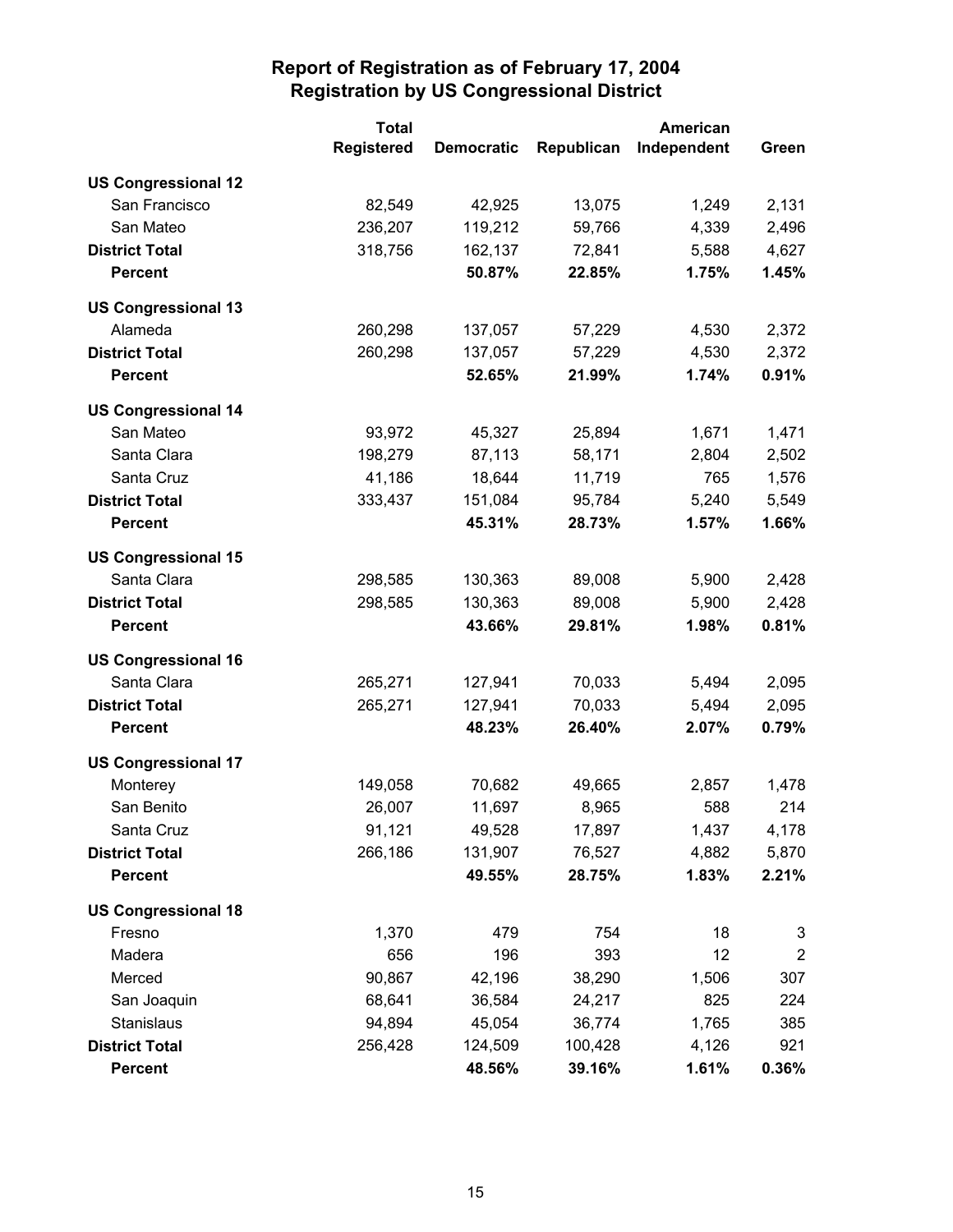|                            |             |                    | Peace and      |                      | <b>Declined to</b> |
|----------------------------|-------------|--------------------|----------------|----------------------|--------------------|
|                            | Libertarian | <b>Natural Law</b> | <b>Freedom</b> | <b>Miscellaneous</b> | <b>State</b>       |
| <b>US Congressional 12</b> |             |                    |                |                      |                    |
| San Francisco              | 411         | 126                | 296            | 169                  | 22,167             |
| San Mateo                  | 1,056       | 363                | 616            | 676                  | 47,683             |
| <b>District Total</b>      | 1,467       | 489                | 912            | 845                  | 69,850             |
| <b>Percent</b>             | 0.46%       | 0.15%              | 0.29%          | 0.27%                | 21.91%             |
| <b>US Congressional 13</b> |             |                    |                |                      |                    |
| Alameda                    | 1,286       | 418                | 920            | 2,271                | 54,215             |
| <b>District Total</b>      | 1,286       | 418                | 920            | 2,271                | 54,215             |
| <b>Percent</b>             | 0.49%       | 0.16%              | 0.35%          | 0.87%                | 20.83%             |
| <b>US Congressional 14</b> |             |                    |                |                      |                    |
| San Mateo                  | 658         | 117                | 331            | 368                  | 18,135             |
| Santa Clara                | 1,531       | 207                | 552            | 644                  | 44,755             |
| Santa Cruz                 | 565         | 62                 | 127            | 402                  | 7,326              |
| <b>District Total</b>      | 2,754       | 386                | 1,010          | 1,414                | 70,216             |
| <b>Percent</b>             | 0.83%       | 0.12%              | 0.30%          | 0.42%                | 21.06%             |
| <b>US Congressional 15</b> |             |                    |                |                      |                    |
| Santa Clara                | 2,099       | 329                | 975            | 1,092                | 66,391             |
| <b>District Total</b>      | 2,099       | 329                | 975            | 1,092                | 66,391             |
| <b>Percent</b>             | 0.70%       | 0.11%              | 0.33%          | 0.37%                | 22.24%             |
| <b>US Congressional 16</b> |             |                    |                |                      |                    |
| Santa Clara                | 1,744       | 344                | 1,123          | 1,007                | 55,490             |
| <b>District Total</b>      | 1,744       | 344                | 1,123          | 1,007                | 55,490             |
| <b>Percent</b>             | 0.66%       | 0.13%              | 0.42%          | 0.38%                | 20.92%             |
| <b>US Congressional 17</b> |             |                    |                |                      |                    |
| Monterey                   | 693         | 162                | 390            | 443                  | 22,688             |
| San Benito                 | 166         | 19                 | 69             | 135                  | 4,154              |
| Santa Cruz                 | 712         | 140                | 425            | 720                  | 16,084             |
| <b>District Total</b>      | 1,571       | 321                | 884            | 1,298                | 42,926             |
| <b>Percent</b>             | 0.59%       | 0.12%              | 0.33%          | 0.49%                | 16.13%             |
| <b>US Congressional 18</b> |             |                    |                |                      |                    |
| Fresno                     | 5           | $\pmb{0}$          | 1              | $\sqrt{3}$           | 107                |
| Madera                     | 1           | $\pmb{0}$          | $\mathbf 0$    | $\overline{7}$       | 45                 |
| Merced                     | 245         | 45                 | 149            | 140                  | 7,989              |
| San Joaquin                | 138         | 57                 | 948            | 376                  | 5,272              |
| Stanislaus                 | 363         | 62                 | 829            | 814                  | 8,848              |
| <b>District Total</b>      | 752         | 164                | 1,927          | 1,340                | 22,261             |
| <b>Percent</b>             | 0.29%       | 0.06%              | 0.75%          | 0.52%                | 8.68%              |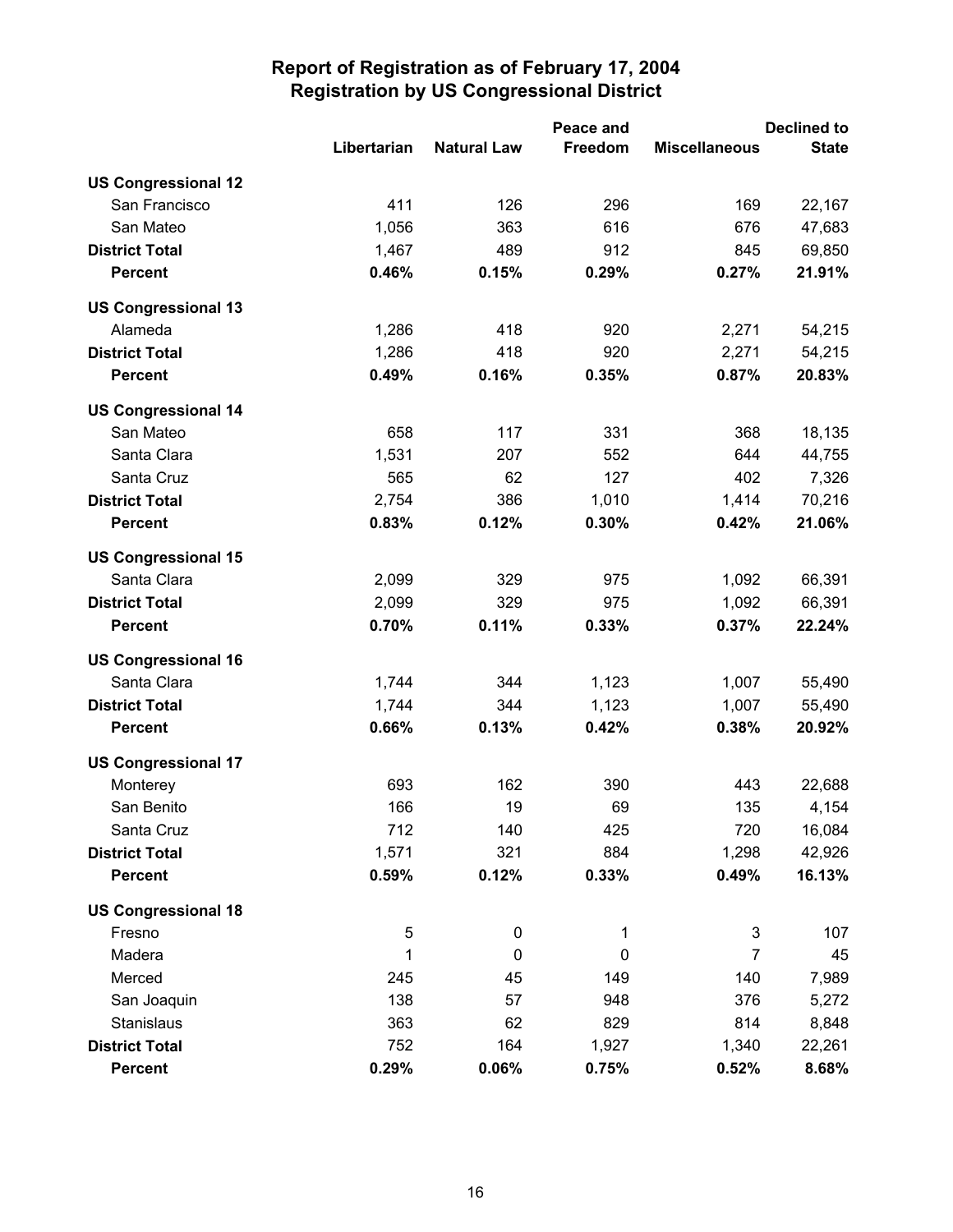|                            | <b>Total</b>      |                   | <b>American</b> |             |       |
|----------------------------|-------------------|-------------------|-----------------|-------------|-------|
|                            | <b>Registered</b> | <b>Democratic</b> | Republican      | Independent | Green |
| <b>US Congressional 19</b> |                   |                   |                 |             |       |
| Fresno                     | 119,240           | 43,805            | 59,199          | 1,977       | 794   |
| Madera                     | 44,328            | 15,804            | 22,236          | 876         | 225   |
| Mariposa                   | 10,611            | 3,482             | 5,090           | 292         | 148   |
| Stanislaus                 | 107,365           | 41,425            | 50,595          | 1,888       | 358   |
| Tuolumne                   | 30,999            | 11,782            | 13,632          | 835         | 298   |
| <b>District Total</b>      | 312,543           | 116,298           | 150,752         | 5,868       | 1,823 |
| <b>Percent</b>             |                   | 37.21%            | 48.23%          | 1.88%       | 0.58% |
| <b>US Congressional 20</b> |                   |                   |                 |             |       |
| Fresno                     | 85,846            | 44,170            | 30,989          | 1,334       | 454   |
| Kern                       | 54,107            | 31,642            | 15,823          | 1,064       | 77    |
| Kings                      | 45,734            | 17,744            | 21,791          | 909         | 104   |
| <b>District Total</b>      | 185,687           | 93,556            | 68,603          | 3,307       | 635   |
| <b>Percent</b>             |                   | 50.38%            | 36.95%          | 1.78%       | 0.34% |
| <b>US Congressional 21</b> |                   |                   |                 |             |       |
| Fresno                     | 129,453           | 44,910            | 66,774          | 2,267       | 593   |
| Tulare                     | 131,073           | 46,840            | 64,126          | 2,864       | 519   |
| <b>District Total</b>      | 260,526           | 91,750            | 130,900         | 5,131       | 1,112 |
| <b>Percent</b>             |                   | 35.22%            | 50.24%          | 1.97%       | 0.43% |
| <b>US Congressional 22</b> |                   |                   |                 |             |       |
| Kern                       | 212,785           | 63,423            | 115,710         | 5,606       | 651   |
| Los Angeles                | 29,612            | 9,639             | 14,379          | 742         | 113   |
| San Luis Obispo            | 67,335            | 19,996            | 33,820          | 1,556       | 808   |
| <b>District Total</b>      | 309,732           | 93,058            | 163,909         | 7,904       | 1,572 |
| <b>Percent</b>             |                   | 30.04%            | 52.92%          | 2.55%       | 0.51% |
| <b>US Congressional 23</b> |                   |                   |                 |             |       |
| San Luis Obispo            | 72,495            | 27,805            | 27,371          | 1,683       | 1,668 |
| Santa Barbara              | 134,601           | 57,673            | 43,683          | 2,479       | 3,051 |
| Ventura                    | 82,453            | 40,752            | 24,953          | 1,733       | 802   |
| <b>District Total</b>      | 289,549           | 126,230           | 96,007          | 5,895       | 5,521 |
| <b>Percent</b>             |                   | 43.60%            | 33.16%          | 2.04%       | 1.91% |
| <b>US Congressional 24</b> |                   |                   |                 |             |       |
| Santa Barbara              | 53,831            | 16,930            | 26,550          | 1,201       | 360   |
| Ventura                    | 284,033           | 97,680            | 129,630         | 5,884       | 2,643 |
| <b>District Total</b>      | 337,864           | 114,610           | 156,180         | 7,085       | 3,003 |
| <b>Percent</b>             |                   | 33.92%            | 46.23%          | 2.10%       | 0.89% |
| <b>US Congressional 25</b> |                   |                   |                 |             |       |
| Inyo                       | 10,082            | 3,304             | 4,805           | 279         | 110   |
| Los Angeles                | 208,072           | 70,918            | 96,399          | 4,668       | 919   |
| Mono                       | 6,355             | 1,985             | 2,644           | 200         | 140   |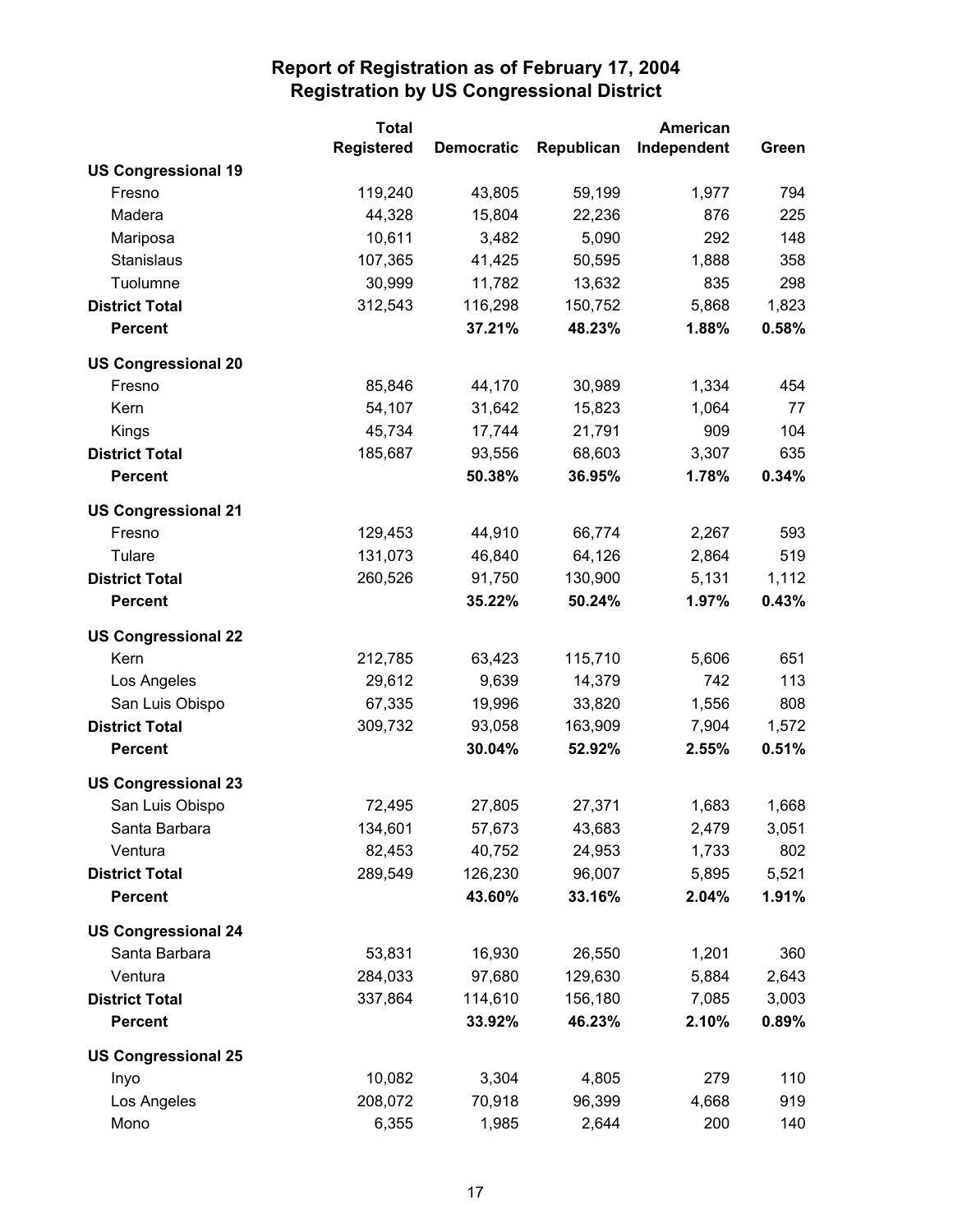|                            |             |                    | Peace and |                      | <b>Declined to</b> |
|----------------------------|-------------|--------------------|-----------|----------------------|--------------------|
|                            | Libertarian | <b>Natural Law</b> | Freedom   | <b>Miscellaneous</b> | <b>State</b>       |
| <b>US Congressional 19</b> |             |                    |           |                      |                    |
| Fresno                     | 459         | 100                | 149       | 257                  | 12,500             |
| Madera                     | 205         | 37                 | 49        | 201                  | 4,695              |
| Mariposa                   | 74          | 8                  | 28        | 180                  | 1,309              |
| Stanislaus                 | 359         | 71                 | 463       | 953                  | 11,253             |
| Tuolumne                   | 200         | 25                 | 79        | 198                  | 3,950              |
| <b>District Total</b>      | 1,297       | 241                | 768       | 1,789                | 33,707             |
| <b>Percent</b>             | 0.41%       | 0.08%              | 0.25%     | 0.57%                | 10.78%             |
| <b>US Congressional 20</b> |             |                    |           |                      |                    |
| Fresno                     | 278         | 87                 | 224       | 145                  | 8,165              |
| Kern                       | 188         | 77                 | 187       | 129                  | 4,920              |
| Kings                      | 123         | 42                 | 29        | 502                  | 4,490              |
| <b>District Total</b>      | 589         | 206                | 440       | 776                  | 17,575             |
| Percent                    | 0.32%       | 0.11%              | 0.24%     | 0.42%                | 9.46%              |
| <b>US Congressional 21</b> |             |                    |           |                      |                    |
| Fresno                     | 487         | 75                 | 175       | 232                  | 13,940             |
| Tulare                     | 508         | 144                | 329       | 310                  | 15,433             |
| <b>District Total</b>      | 995         | 219                | 504       | 542                  | 29,373             |
| <b>Percent</b>             | 0.38%       | 0.08%              | 0.19%     | 0.21%                | 11.27%             |
| <b>US Congressional 22</b> |             |                    |           |                      |                    |
| Kern                       | 1,145       | 129                | 341       | 502                  | 25,278             |
| Los Angeles                | 147         | 38                 | 78        | 176                  | 4,300              |
| San Luis Obispo            | 416         | 82                 | 143       | 918                  | 9,596              |
| <b>District Total</b>      | 1,708       | 249                | 562       | 1,596                | 39,174             |
| <b>Percent</b>             | 0.55%       | 0.08%              | 0.18%     | 0.52%                | 12.65%             |
| <b>US Congressional 23</b> |             |                    |           |                      |                    |
| San Luis Obispo            | 575         | 106                | 171       | 1,038                | 12,078             |
| Santa Barbara              | 929         | 166                | 264       | 1,832                | 24,524             |
| Ventura                    | 401         | 175                | 314       | 678                  | 12,645             |
| <b>District Total</b>      | 1,905       | 447                | 749       | 3,548                | 49,247             |
| <b>Percent</b>             | 0.66%       | 0.15%              | 0.26%     | 1.23%                | 17.01%             |
| <b>US Congressional 24</b> |             |                    |           |                      |                    |
| Santa Barbara              | 284         | 34                 | 84        | 634                  | 7,754              |
| Ventura                    | 1,773       | 411                | 591       | 2,606                | 42,815             |
| <b>District Total</b>      | 2,057       | 445                | 675       | 3,240                | 50,569             |
| <b>Percent</b>             | 0.61%       | 0.13%              | 0.20%     | 0.96%                | 14.97%             |
| <b>US Congressional 25</b> |             |                    |           |                      |                    |
| Inyo                       | 68          | 5                  | 31        | 49                   | 1,431              |
| Los Angeles                | 1,174       | 302                | 477       | 1,472                | 31,743             |
| Mono                       | 67          | 4                  | 17        | 0                    | 1,298              |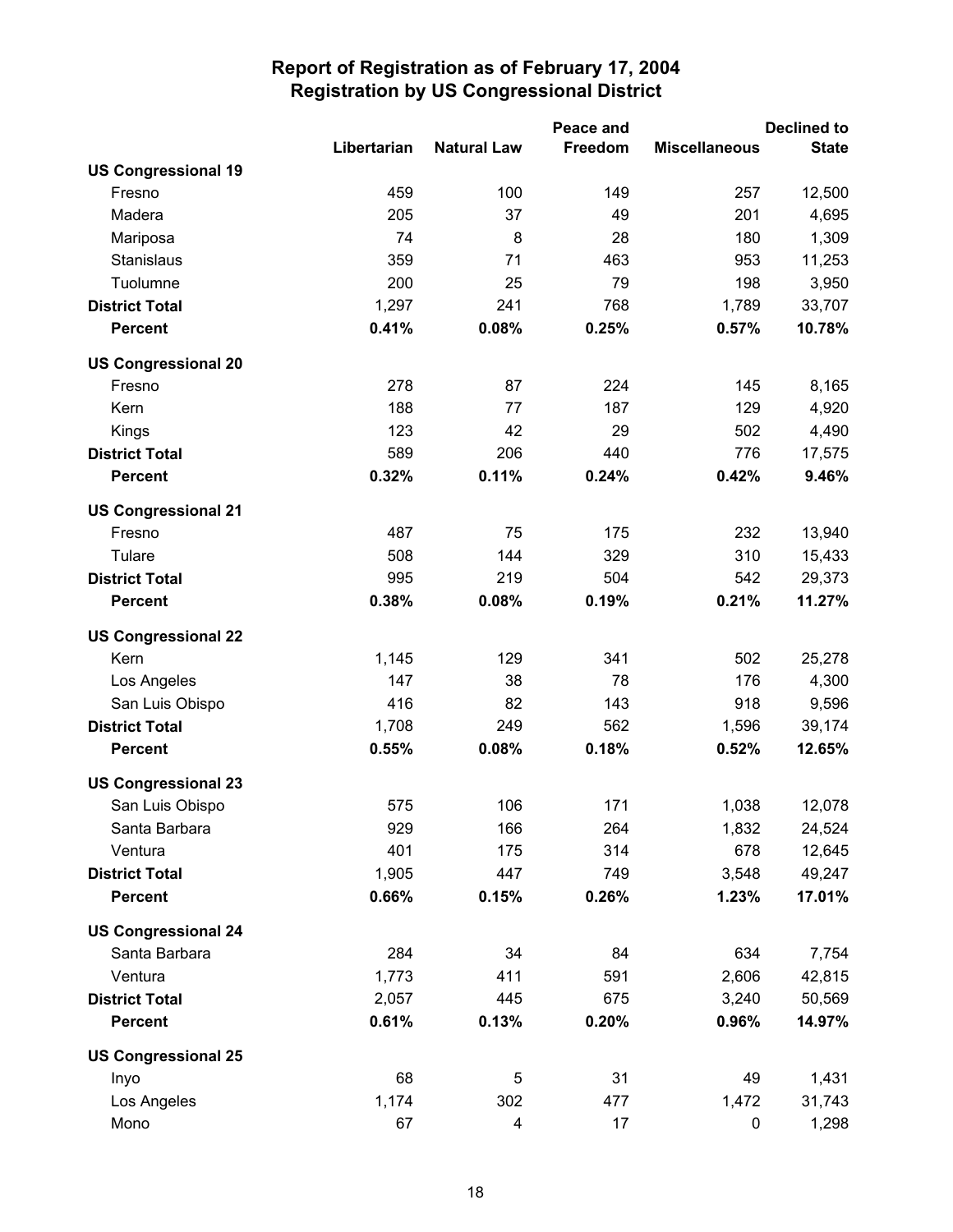|                            | <b>Total</b>      |                   |            | American    |       |
|----------------------------|-------------------|-------------------|------------|-------------|-------|
|                            | <b>Registered</b> | <b>Democratic</b> | Republican | Independent | Green |
| San Bernardino             | 54,685            | 20,476            | 23,315     | 1,820       | 148   |
| <b>District Total</b>      | 279,194           | 96,683            | 127,163    | 6,967       | 1,317 |
| <b>Percent</b>             |                   | 34.63%            | 45.55%     | 2.50%       | 0.47% |
| <b>US Congressional 26</b> |                   |                   |            |             |       |
| Los Angeles                | 205,213           | 67,858            | 94,732     | 3,062       | 1,361 |
| San Bernardino             | 111,622           | 38,705            | 53,095     | 2,261       | 602   |
| <b>District Total</b>      | 316,835           | 106,563           | 147,827    | 5,323       | 1,963 |
| <b>Percent</b>             |                   | 33.63%            | 46.66%     | 1.68%       | 0.62% |
| <b>US Congressional 27</b> |                   |                   |            |             |       |
| Los Angeles                | 261,448           | 124,812           | 81,148     | 4,600       | 2,011 |
| <b>District Total</b>      | 261,448           | 124,812           | 81,148     | 4,600       | 2,011 |
| <b>Percent</b>             |                   | 47.74%            | 31.04%     | 1.76%       | 0.77% |
| <b>US Congressional 28</b> |                   |                   |            |             |       |
| Los Angeles                | 211,984           | 120,165           | 45,031     | 3,665       | 1,672 |
| <b>District Total</b>      | 211,984           | 120,165           | 45,031     | 3,665       | 1,672 |
| <b>Percent</b>             |                   | 56.69%            | 21.24%     | 1.73%       | 0.79% |
| <b>US Congressional 29</b> |                   |                   |            |             |       |
| Los Angeles                | 279,551           | 122,988           | 92,875     | 4,204       | 2,097 |
| <b>District Total</b>      | 279,551           | 122,988           | 92,875     | 4,204       | 2,097 |
| <b>Percent</b>             |                   | 43.99%            | 33.22%     | 1.50%       | 0.75% |
| <b>US Congressional 30</b> |                   |                   |            |             |       |
| Los Angeles                | 367,088           | 186,127           | 97,638     | 5,193       | 4,230 |
| <b>District Total</b>      | 367,088           | 186,127           | 97,638     | 5,193       | 4,230 |
| <b>Percent</b>             |                   | 50.70%            | 26.60%     | 1.41%       | 1.15% |
| <b>US Congressional 31</b> |                   |                   |            |             |       |
| Los Angeles                | 155,420           | 92,104            | 26,262     | 2,394       | 1,976 |
| <b>District Total</b>      | 155,420           | 92,104            | 26,262     | 2,394       | 1,976 |
| <b>Percent</b>             |                   | 59.26%            | 16.90%     | 1.54%       | 1.27% |
| <b>US Congressional 32</b> |                   |                   |            |             |       |
| Los Angeles                | 210,485           | 109,509           | 56,000     | 3,683       | 824   |
| <b>District Total</b>      | 210,485           | 109,509           | 56,000     | 3,683       | 824   |
| <b>Percent</b>             |                   | 52.03%            | 26.61%     | 1.75%       | 0.39% |
| <b>US Congressional 33</b> |                   |                   |            |             |       |
| Los Angeles                | 252,192           | 166,655           | 31,398     | 3,620       | 2,701 |
| <b>District Total</b>      | 252,192           | 166,655           | 31,398     | 3,620       | 2,701 |
| <b>Percent</b>             |                   | 66.08%            | 12.45%     | 1.44%       | 1.07% |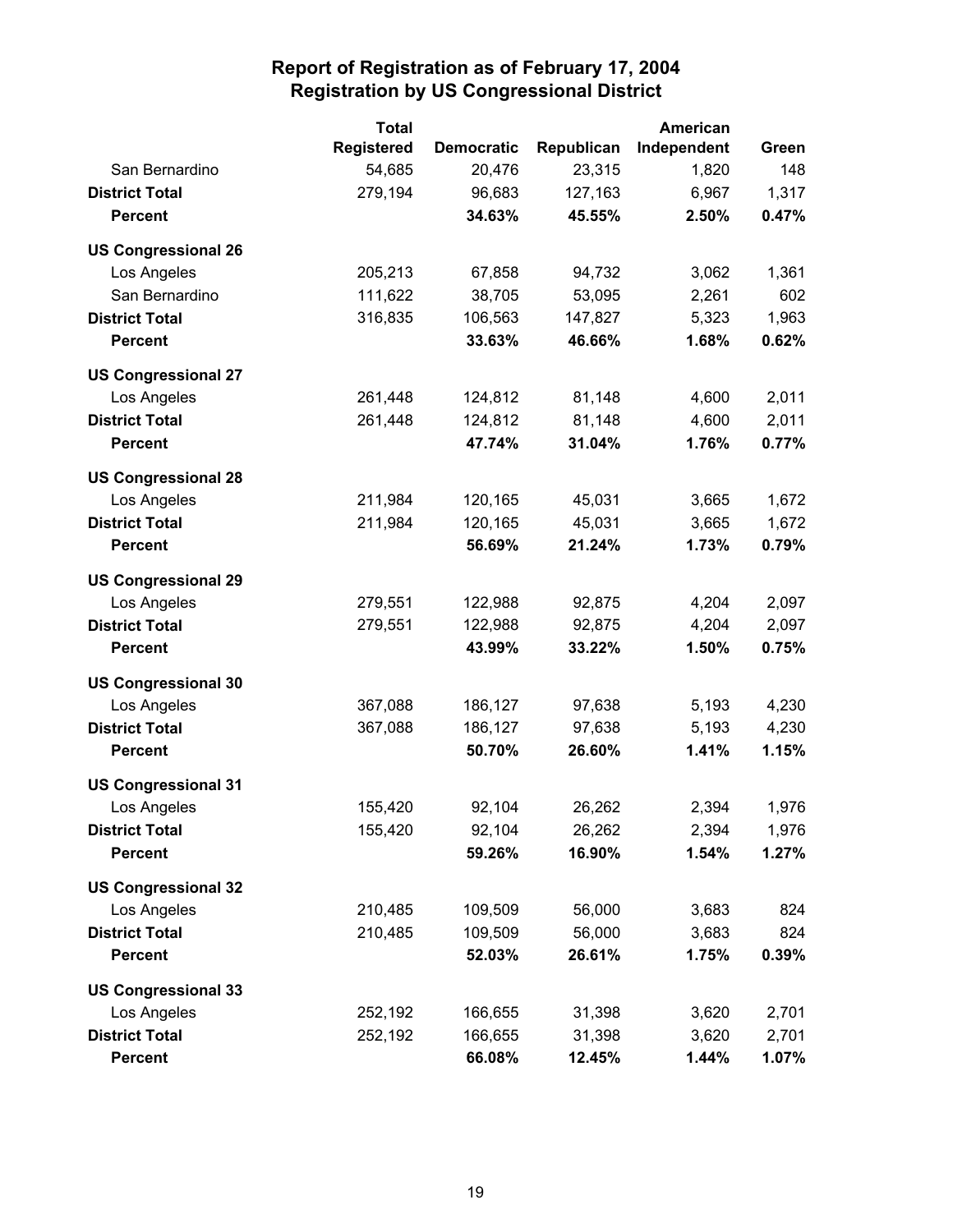|                            |             |                    | Peace and      |                      | <b>Declined to</b> |
|----------------------------|-------------|--------------------|----------------|----------------------|--------------------|
|                            | Libertarian | <b>Natural Law</b> | <b>Freedom</b> | <b>Miscellaneous</b> | <b>State</b>       |
| San Bernardino             | 319         | 51                 | 156            | 459                  | 7,941              |
| <b>District Total</b>      | 1,628       | 362                | 681            | 1,980                | 42,413             |
| <b>Percent</b>             | 0.58%       | 0.13%              | 0.24%          | 0.71%                | 15.19%             |
| <b>US Congressional 26</b> |             |                    |                |                      |                    |
| Los Angeles                | 969         | 273                | 792            | 1,327                | 34,839             |
| San Bernardino             | 532         | 102                | 385            | 767                  | 15,173             |
| <b>District Total</b>      | 1,501       | 375                | 1,177          | 2,094                | 50,012             |
| <b>Percent</b>             | 0.47%       | 0.12%              | 0.37%          | 0.66%                | 15.78%             |
| <b>US Congressional 27</b> |             |                    |                |                      |                    |
| Los Angeles                | 1,671       | 444                | 1,411          | 2,187                | 43,164             |
| <b>District Total</b>      | 1,671       | 444                | 1,411          | 2,187                | 43,164             |
| <b>Percent</b>             | 0.64%       | 0.17%              | 0.54%          | 0.84%                | 16.51%             |
| <b>US Congressional 28</b> |             |                    |                |                      |                    |
| Los Angeles                | 1,218       | 443                | 1,207          | 1,663                | 36,920             |
| <b>District Total</b>      | 1,218       | 443                | 1,207          | 1,663                | 36,920             |
| <b>Percent</b>             | 0.57%       | 0.21%              | 0.57%          | 0.78%                | 17.42%             |
| <b>US Congressional 29</b> |             |                    |                |                      |                    |
| Los Angeles                | 1,373       | 498                | 1,709          | 1,919                | 51,888             |
| <b>District Total</b>      | 1,373       | 498                | 1,709          | 1,919                | 51,888             |
| <b>Percent</b>             | 0.49%       | 0.18%              | 0.61%          | 0.69%                | 18.56%             |
| <b>US Congressional 30</b> |             |                    |                |                      |                    |
| Los Angeles                | 2,154       | 544                | 1,228          | 3,242                | 66,732             |
| <b>District Total</b>      | 2,154       | 544                | 1,228          | 3,242                | 66,732             |
| <b>Percent</b>             | 0.59%       | 0.15%              | 0.33%          | 0.88%                | 18.18%             |
| <b>US Congressional 31</b> |             |                    |                |                      |                    |
| Los Angeles                | 791         | 473                | 2,023          | 1,018                | 28,379             |
| <b>District Total</b>      | 791         | 473                | 2,023          | 1,018                | 28,379             |
| <b>Percent</b>             | 0.51%       | 0.30%              | 1.30%          | 0.65%                | 18.26%             |
| <b>US Congressional 32</b> |             |                    |                |                      |                    |
| Los Angeles                | 789         | 447                | 2,386          | 1,088                | 35,759             |
| <b>District Total</b>      | 789         | 447                | 2,386          | 1,088                | 35,759             |
| <b>Percent</b>             | 0.37%       | 0.21%              | 1.13%          | 0.52%                | 16.99%             |
| <b>US Congressional 33</b> |             |                    |                |                      |                    |
| Los Angeles                | 1,231       | 1,149              | 2,056          | 1,852                | 41,530             |
| <b>District Total</b>      | 1,231       | 1,149              | 2,056          | 1,852                | 41,530             |
| <b>Percent</b>             | 0.49%       | 0.46%              | 0.82%          | 0.73%                | 16.47%             |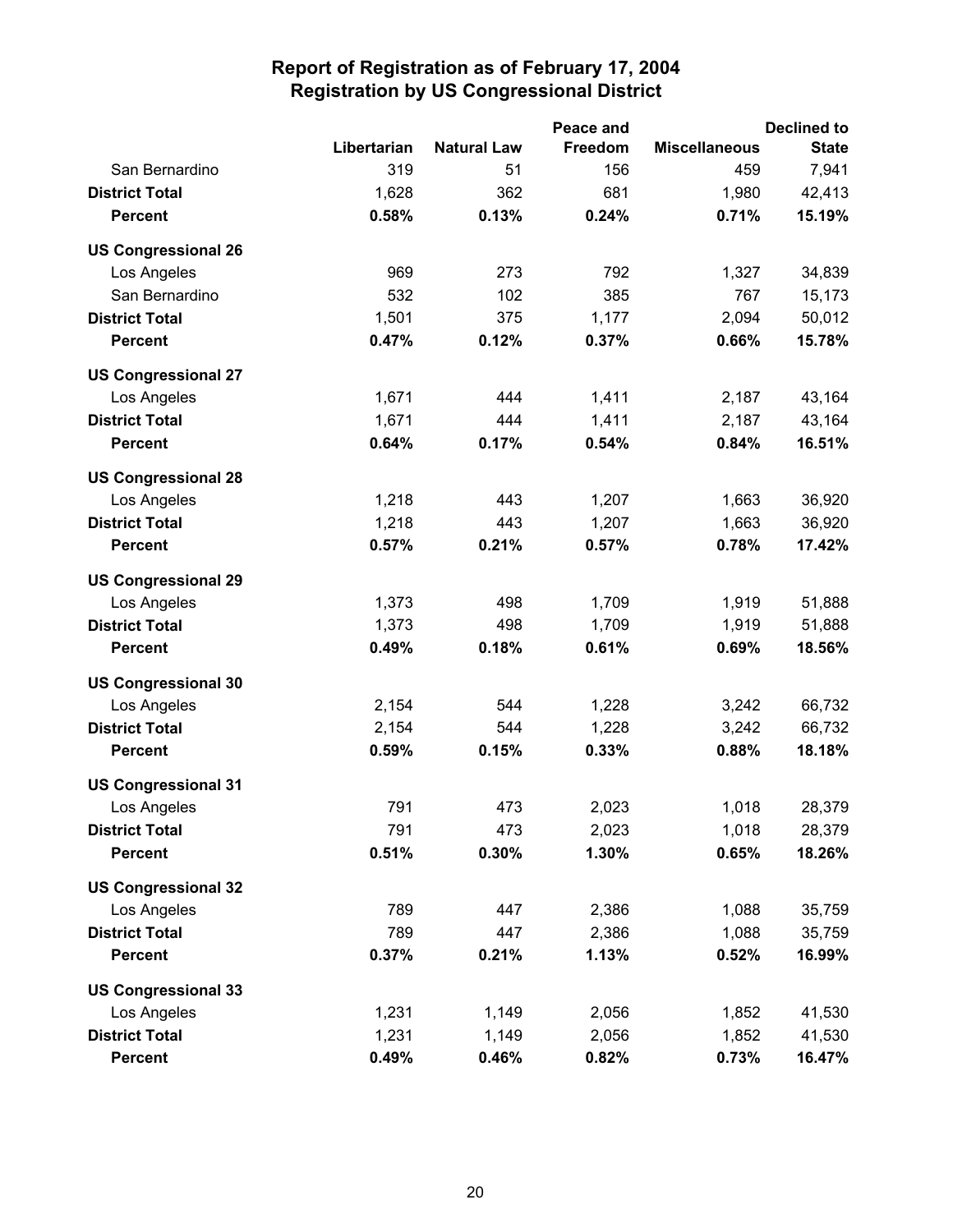|                            | <b>Total</b>      |                   | <b>American</b> |             |       |
|----------------------------|-------------------|-------------------|-----------------|-------------|-------|
|                            | <b>Registered</b> | <b>Democratic</b> | Republican      | Independent | Green |
| <b>US Congressional 34</b> |                   |                   |                 |             |       |
| Los Angeles                | 162,068           | 96,287            | 32,941          | 2,724       | 725   |
| <b>District Total</b>      | 162,068           | 96,287            | 32,941          | 2,724       | 725   |
| <b>Percent</b>             |                   | 59.41%            | 20.33%          | 1.68%       | 0.45% |
| <b>US Congressional 35</b> |                   |                   |                 |             |       |
| Los Angeles                | 214,252           | 144,411           | 30,264          | 3,429       | 1,089 |
| <b>District Total</b>      | 214,252           | 144,411           | 30,264          | 3,429       | 1,089 |
| <b>Percent</b>             |                   | 67.40%            | 14.13%          | 1.60%       | 0.51% |
| <b>US Congressional 36</b> |                   |                   |                 |             |       |
| Los Angeles                | 293,910           | 129,339           | 97,921          | 4,744       | 2,834 |
| <b>District Total</b>      | 293,910           | 129,339           | 97,921          | 4,744       | 2,834 |
| <b>Percent</b>             |                   | 44.01%            | 33.32%          | 1.61%       | 0.96% |
| <b>US Congressional 37</b> |                   |                   |                 |             |       |
| Los Angeles                | 230,400           | 141,554           | 42,063          | 4,066       | 1,970 |
| <b>District Total</b>      | 230,400           | 141,554           | 42,063          | 4,066       | 1,970 |
| <b>Percent</b>             |                   | 61.44%            | 18.26%          | 1.76%       | 0.86% |
| <b>US Congressional 38</b> |                   |                   |                 |             |       |
| Los Angeles                | 213,688           | 123,097           | 48,641          | 3,522       | 813   |
| <b>District Total</b>      | 213,688           | 123,097           | 48,641          | 3,522       | 813   |
| <b>Percent</b>             |                   | 57.61%            | 22.76%          | 1.65%       | 0.38% |
| <b>US Congressional 39</b> |                   |                   |                 |             |       |
| Los Angeles                | 223,984           | 117,947           | 62,197          | 3,723       | 925   |
| <b>District Total</b>      | 223,984           | 117,947           | 62,197          | 3,723       | 925   |
| <b>Percent</b>             |                   | 52.66%            | 27.77%          | 1.66%       | 0.41% |
| <b>US Congressional 40</b> |                   |                   |                 |             |       |
| Orange                     | 296,975           | 97,856            | 140,766         | 5,769       | 1,604 |
| <b>District Total</b>      | 296,975           | 97,856            | 140,766         | 5,769       | 1,604 |
| <b>Percent</b>             |                   | 32.95%            | 47.40%          | 1.94%       | 0.54% |
| <b>US Congressional 41</b> |                   |                   |                 |             |       |
| Riverside                  | 53,562            | 18,407            | 26,781          | 1,320       | 186   |
| San Bernardino             | 240,219           | 77,554            | 120,082         | 6,283       | 1,174 |
| <b>District Total</b>      | 293,781           | 95,961            | 146,863         | 7,603       | 1,360 |
| <b>Percent</b>             |                   | 32.66%            | 49.99%          | 2.59%       | 0.46% |
| <b>US Congressional 42</b> |                   |                   |                 |             |       |
| Los Angeles                | 60,930            | 20,941            | 25,514          | 917         | 245   |
| Orange                     | 208,680           | 54,566            | 115,167         | 3,967       | 871   |
| San Bernardino             | 53,781            | 19,470            | 24,308          | 965         | 180   |
| <b>District Total</b>      | 323,391           | 94,977            | 164,989         | 5,849       | 1,296 |
| <b>Percent</b>             |                   | 29.37%            | 51.02%          | 1.81%       | 0.40% |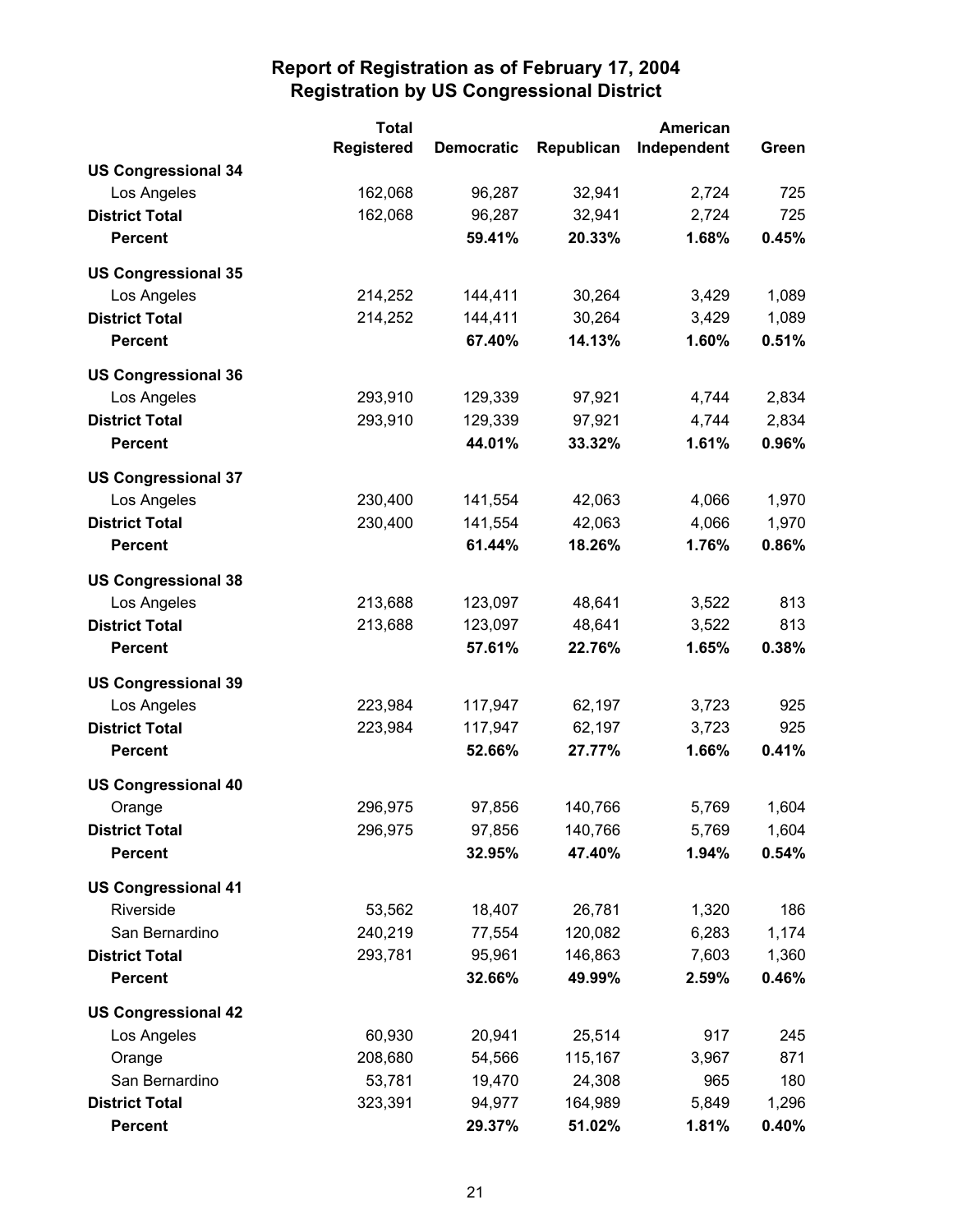|                            |             |                    | Peace and |                      | <b>Declined to</b> |
|----------------------------|-------------|--------------------|-----------|----------------------|--------------------|
|                            | Libertarian | <b>Natural Law</b> | Freedom   | <b>Miscellaneous</b> | <b>State</b>       |
| <b>US Congressional 34</b> |             |                    |           |                      |                    |
| Los Angeles                | 641         | 480                | 3,168     | 768                  | 24,334             |
| <b>District Total</b>      | 641         | 480                | 3,168     | 768                  | 24,334             |
| <b>Percent</b>             | 0.40%       | 0.30%              | 1.95%     | 0.47%                | 15.01%             |
| <b>US Congressional 35</b> |             |                    |           |                      |                    |
| Los Angeles                | 685         | 2,017              | 2,425     | 1,171                | 28,761             |
| <b>District Total</b>      | 685         | 2,017              | 2,425     | 1,171                | 28,761             |
| <b>Percent</b>             | 0.32%       | 0.94%              | 1.13%     | 0.55%                | 13.42%             |
| <b>US Congressional 36</b> |             |                    |           |                      |                    |
| Los Angeles                | 1,962       | 641                | 1,791     | 2,376                | 52,302             |
| <b>District Total</b>      | 1,962       | 641                | 1,791     | 2,376                | 52,302             |
| <b>Percent</b>             | 0.67%       | 0.22%              | 0.61%     | 0.81%                | 17.80%             |
| <b>US Congressional 37</b> |             |                    |           |                      |                    |
| Los Angeles                | 1,067       | 1,703              | 3,463     | 1,210                | 33,304             |
| <b>District Total</b>      | 1,067       | 1,703              | 3,463     | 1,210                | 33,304             |
| <b>Percent</b>             | 0.46%       | 0.74%              | 1.50%     | 0.53%                | 14.45%             |
| <b>US Congressional 38</b> |             |                    |           |                      |                    |
| Los Angeles                | 731         | 470                | 3,191     | 1,000                | 32,223             |
| <b>District Total</b>      | 731         | 470                | 3,191     | 1,000                | 32,223             |
| <b>Percent</b>             | 0.34%       | 0.22%              | 1.49%     | 0.47%                | 15.08%             |
| <b>US Congressional 39</b> |             |                    |           |                      |                    |
| Los Angeles                | 915         | 731                | 2,674     | 1,115                | 33,757             |
| <b>District Total</b>      | 915         | 731                | 2,674     | 1,115                | 33,757             |
| <b>Percent</b>             | 0.41%       | 0.33%              | 1.19%     | 0.50%                | 15.07%             |
| <b>US Congressional 40</b> |             |                    |           |                      |                    |
| Orange                     | 2,070       | 556                | 1,059     | 1,492                | 45,803             |
| <b>District Total</b>      | 2,070       | 556                | 1,059     | 1,492                | 45,803             |
| <b>Percent</b>             | 0.70%       | 0.19%              | 0.36%     | 0.50%                | 15.42%             |
| <b>US Congressional 41</b> |             |                    |           |                      |                    |
| Riverside                  | 235         | 60                 | 101       | 357                  | 6,115              |
| San Bernardino             | 1,380       | 239                | 712       | 2,077                | 30,718             |
| <b>District Total</b>      | 1,615       | 299                | 813       | 2,434                | 36,833             |
| <b>Percent</b>             | 0.55%       | 0.10%              | 0.28%     | 0.83%                | 12.54%             |
| <b>US Congressional 42</b> |             |                    |           |                      |                    |
| Los Angeles                | 219         | 102                | 306       | 334                  | 12,352             |
| Orange                     | 1,202       | 293                | 400       | 940                  | 31,274             |
| San Bernardino             | 248         | 146                | 178       | 341                  | 7,945              |
| <b>District Total</b>      | 1,669       | 541                | 884       | 1,615                | 51,571             |
| <b>Percent</b>             | 0.52%       | 0.17%              | 0.27%     | 0.50%                | 15.95%             |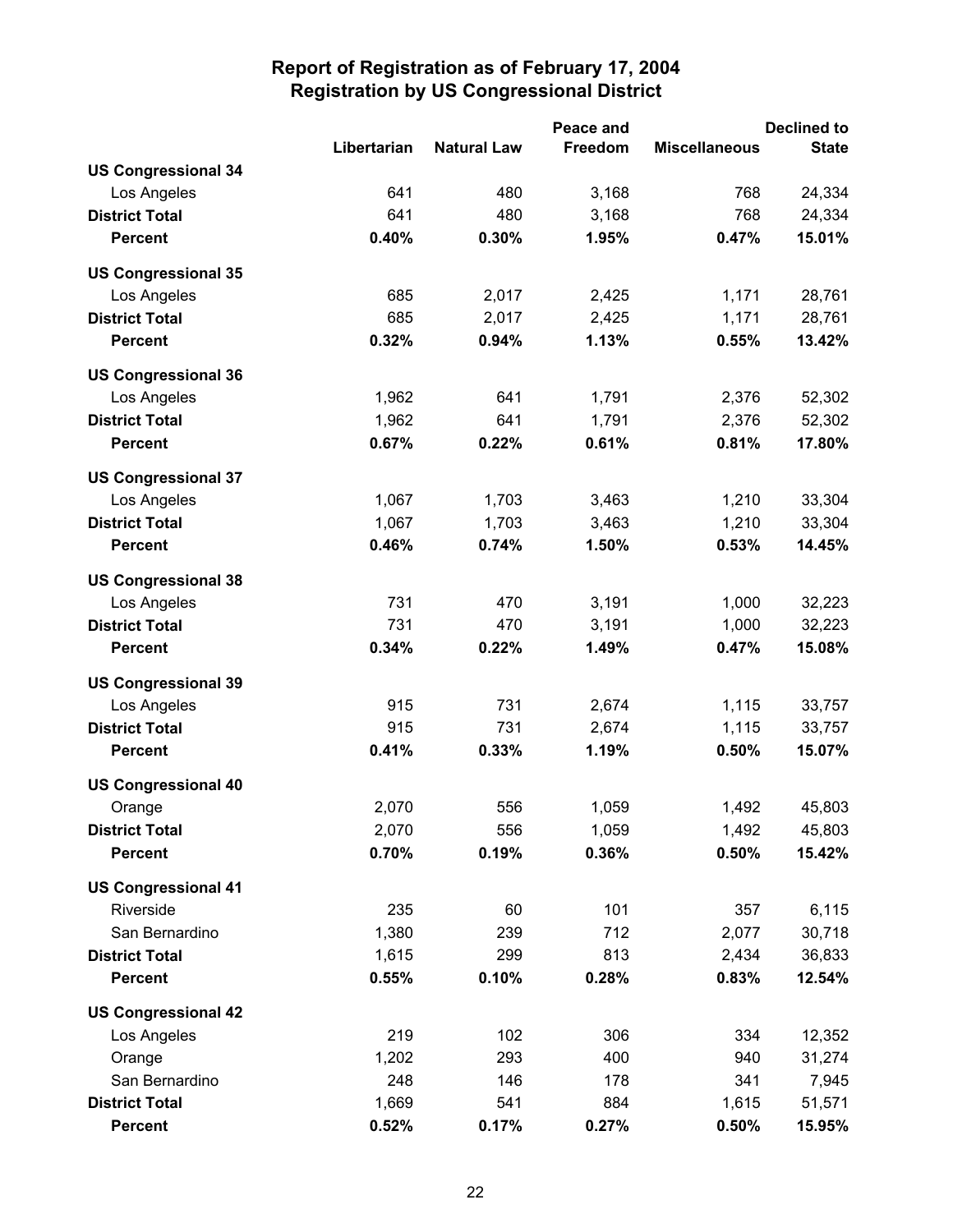|                            | <b>Total</b>      |                   |            | <b>American</b> |       |
|----------------------------|-------------------|-------------------|------------|-----------------|-------|
|                            | <b>Registered</b> | <b>Democratic</b> | Republican | Independent     | Green |
| <b>US Congressional 43</b> |                   |                   |            |                 |       |
| San Bernardino             | 189,194           | 96,109            | 61,857     | 3,922           | 617   |
| <b>District Total</b>      | 189,194           | 96,109            | 61,857     | 3,922           | 617   |
| <b>Percent</b>             |                   | 50.80%            | 32.70%     | 2.07%           | 0.33% |
| <b>US Congressional 44</b> |                   |                   |            |                 |       |
| Orange                     | 60,728            | 13,245            | 35,487     | 1,199           | 370   |
| Riverside                  | 220,477           | 77,836            | 103,196    | 4,449           | 1,067 |
| <b>District Total</b>      | 281,205           | 91,081            | 138,683    | 5,648           | 1,437 |
| <b>Percent</b>             |                   | 32.39%            | 49.32%     | 2.01%           | 0.51% |
| <b>US Congressional 45</b> |                   |                   |            |                 |       |
| Riverside                  | 279,328           | 98,619            | 136,100    | 5,529           | 922   |
| <b>District Total</b>      | 279,328           | 98,619            | 136,100    | 5,529           | 922   |
| <b>Percent</b>             |                   | 35.31%            | 48.72%     | 1.98%           | 0.33% |
| <b>US Congressional 46</b> |                   |                   |            |                 |       |
| Los Angeles                | 102,653           | 35,696            | 48,470     | 1,374           | 737   |
| Orange                     | 263,170           | 77,769            | 127,890    | 5,442           | 2,054 |
| <b>District Total</b>      | 365,823           | 113,465           | 176,360    | 6,816           | 2,791 |
| <b>Percent</b>             |                   | 31.02%            | 48.21%     | 1.86%           | 0.76% |
| <b>US Congressional 47</b> |                   |                   |            |                 |       |
| Orange                     | 175,052           | 80,276            | 59,651     | 3,276           | 773   |
| <b>District Total</b>      | 175,052           | 80,276            | 59,651     | 3,276           | 773   |
| <b>Percent</b>             |                   | 45.86%            | 34.08%     | 1.87%           | 0.44% |
| <b>US Congressional 48</b> |                   |                   |            |                 |       |
| Orange                     | 379,481           | 102,511           | 195,460    | 7,088           | 2,393 |
| <b>District Total</b>      | 379,481           | 102,511           | 195,460    | 7,088           | 2,393 |
| <b>Percent</b>             |                   | 27.01%            | 51.51%     | 1.87%           | 0.63% |
| <b>US Congressional 49</b> |                   |                   |            |                 |       |
| Riverside                  | 110,447           | 33,336            | 56,170     | 2,531           | 402   |
| San Diego                  | 167,629           | 46,816            | 83,656     | 3,954           | 959   |
| <b>District Total</b>      | 278,076           | 80,152            | 139,826    | 6,485           | 1,361 |
| <b>Percent</b>             |                   | 28.82%            | 50.28%     | 2.33%           | 0.49% |
| <b>US Congressional 50</b> |                   |                   |            |                 |       |
| San Diego                  | 346,798           | 103,151           | 159,567    | 7,427           | 2,607 |
| <b>District Total</b>      | 346,798           | 103,151           | 159,567    | 7,427           | 2,607 |
| <b>Percent</b>             |                   | 29.74%            | 46.01%     | 2.14%           | 0.75% |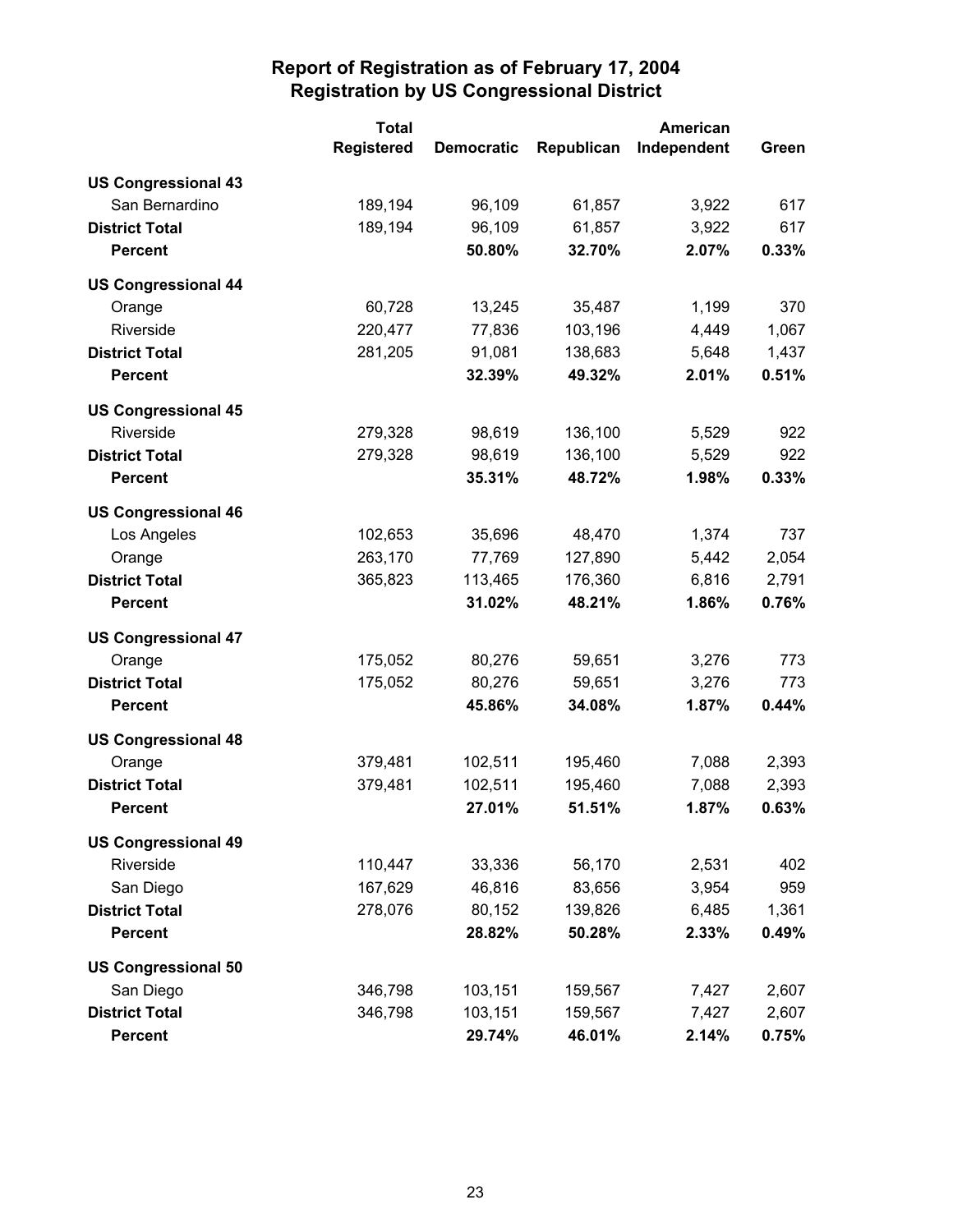|                            |             | Peace and          |         |                      | <b>Declined to</b> |  |  |
|----------------------------|-------------|--------------------|---------|----------------------|--------------------|--|--|
|                            | Libertarian | <b>Natural Law</b> | Freedom | <b>Miscellaneous</b> | <b>State</b>       |  |  |
| <b>US Congressional 43</b> |             |                    |         |                      |                    |  |  |
| San Bernardino             | 728         | 299                | 1,169   | 1,321                | 23,172             |  |  |
| <b>District Total</b>      | 728         | 299                | 1,169   | 1,321                | 23,172             |  |  |
| <b>Percent</b>             | 0.38%       | 0.16%              | 0.62%   | 0.70%                | 12.25%             |  |  |
| <b>US Congressional 44</b> |             |                    |         |                      |                    |  |  |
| Orange                     | 432         | 109                | 92      | 325                  | 9,469              |  |  |
| Riverside                  | 1,261       | 434                | 1,247   | 1,334                | 29,653             |  |  |
| <b>District Total</b>      | 1,693       | 543                | 1,339   | 1,659                | 39,122             |  |  |
| <b>Percent</b>             | 0.60%       | 0.19%              | 0.48%   | 0.59%                | 13.91%             |  |  |
| <b>US Congressional 45</b> |             |                    |         |                      |                    |  |  |
| Riverside                  | 1,202       | 300                | 589     | 1,853                | 34,214             |  |  |
| <b>District Total</b>      | 1,202       | 300                | 589     | 1,853                | 34,214             |  |  |
| <b>Percent</b>             | 0.43%       | 0.11%              | 0.21%   | 0.66%                | 12.25%             |  |  |
| <b>US Congressional 46</b> |             |                    |         |                      |                    |  |  |
| Los Angeles                | 599         | 151                | 308     | 715                  | 14,603             |  |  |
| Orange                     | 2,373       | 737                | 667     | 1,470                | 44,768             |  |  |
| <b>District Total</b>      | 2,972       | 888                | 975     | 2,185                | 59,371             |  |  |
| <b>Percent</b>             | 0.81%       | 0.24%              | 0.27%   | 0.60%                | 16.23%             |  |  |
| <b>US Congressional 47</b> |             |                    |         |                      |                    |  |  |
| Orange                     | 1,050       | 407                | 789     | 781                  | 28,049             |  |  |
| <b>District Total</b>      | 1,050       | 407                | 789     | 781                  | 28,049             |  |  |
| <b>Percent</b>             | 0.60%       | 0.23%              | 0.45%   | 0.45%                | 16.02%             |  |  |
| <b>US Congressional 48</b> |             |                    |         |                      |                    |  |  |
| Orange                     | 2,769       | 633                | 548     | 1,694                | 66,385             |  |  |
| <b>District Total</b>      | 2,769       | 633                | 548     | 1,694                | 66,385             |  |  |
| <b>Percent</b>             | 0.73%       | 0.17%              | 0.14%   | 0.45%                | 17.49%             |  |  |
| <b>US Congressional 49</b> |             |                    |         |                      |                    |  |  |
| Riverside                  | 647         | 154                | 238     | 873                  | 16,096             |  |  |
| San Diego                  | 1,238       | 335                | 311     | 1,024                | 29,336             |  |  |
| <b>District Total</b>      | 1,885       | 489                | 549     | 1,897                | 45,432             |  |  |
| <b>Percent</b>             | 0.68%       | 0.18%              | 0.20%   | 0.68%                | 16.34%             |  |  |
| <b>US Congressional 50</b> |             |                    |         |                      |                    |  |  |
| San Diego                  | 2,482       | 884                | 548     | 2,306                | 67,826             |  |  |
| <b>District Total</b>      | 2,482       | 884                | 548     | 2,306                | 67,826             |  |  |
| Percent                    | 0.72%       | 0.25%              | 0.16%   | 0.66%                | 19.56%             |  |  |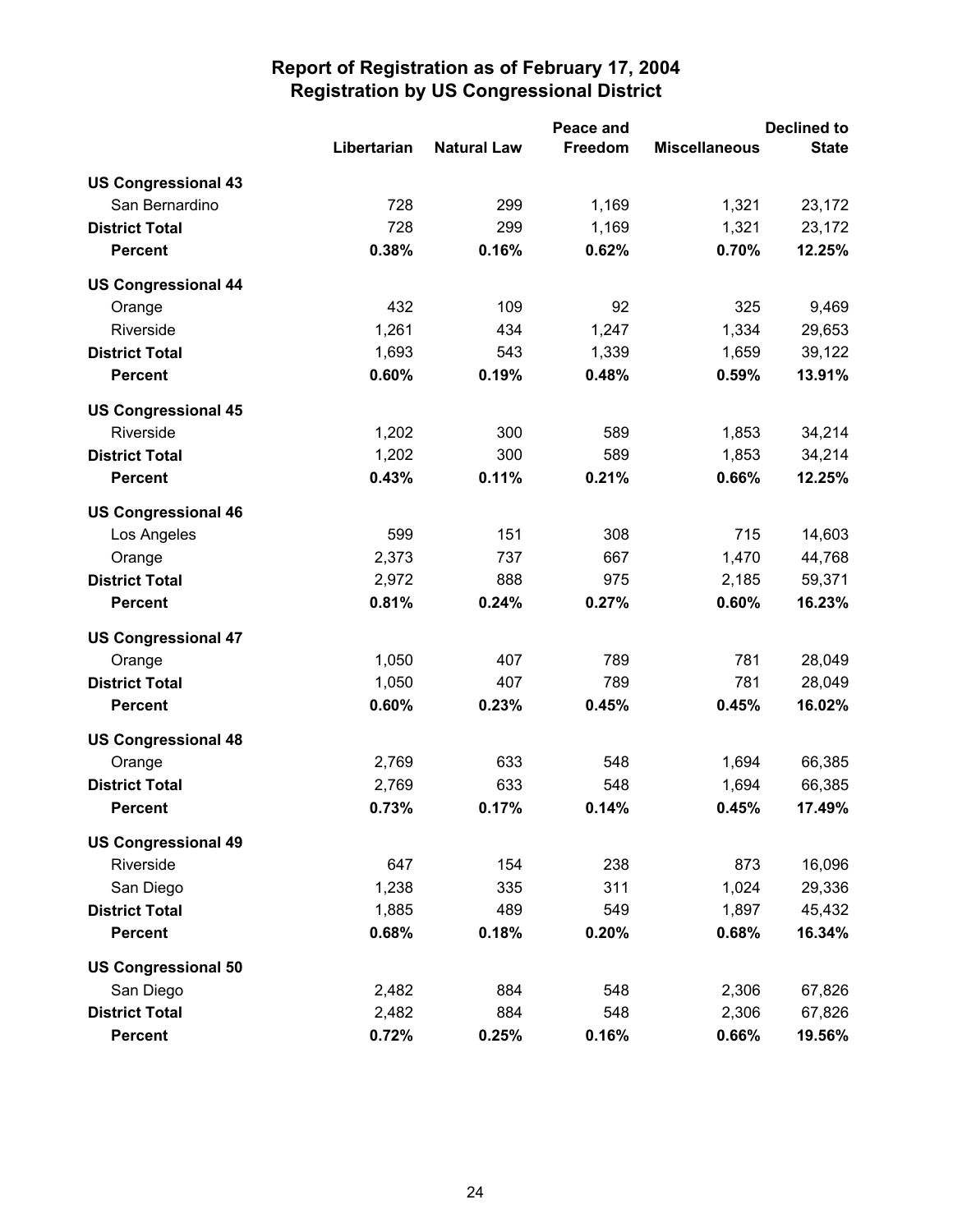|                            | <b>Total</b>      |                   |            | <b>American</b> |         |
|----------------------------|-------------------|-------------------|------------|-----------------|---------|
|                            | <b>Registered</b> | <b>Democratic</b> | Republican | Independent     | Green   |
| <b>US Congressional 51</b> |                   |                   |            |                 |         |
| Imperial                   | 50,766            | 26,931            | 14,480     | 961             | 141     |
| San Diego                  | 194,978           | 89,571            | 61,757     | 3,759           | 864     |
| <b>District Total</b>      | 245,744           | 116,502           | 76,237     | 4,720           | 1,005   |
| <b>Percent</b>             |                   | 47.41%            | 31.02%     | 1.92%           | 0.41%   |
| <b>US Congressional 52</b> |                   |                   |            |                 |         |
| San Diego                  | 335,591           | 102,850           | 157,434    | 7,826           | 1,905   |
| <b>District Total</b>      | 335,591           | 102,850           | 157,434    | 7,826           | 1,905   |
| <b>Percent</b>             |                   | 30.65%            | 46.91%     | 2.33%           | 0.57%   |
| <b>US Congressional 53</b> |                   |                   |            |                 |         |
| San Diego                  | 291,357           | 118,374           | 91,699     | 7,110           | 4,543   |
| <b>District Total</b>      | 291,357           | 118,374           | 91,699     | 7,110           | 4,543   |
| <b>Percent</b>             |                   | 40.63%            | 31.47%     | $2.44\%$        | 1.56%   |
| <b>State Total</b>         | 15,091,160        | 6,518,631         | 5,364,832  | 291,055         | 157,749 |
| <b>Percent</b>             |                   | 43.20%            | 35.55%     | 1.93%           | 1.05%   |